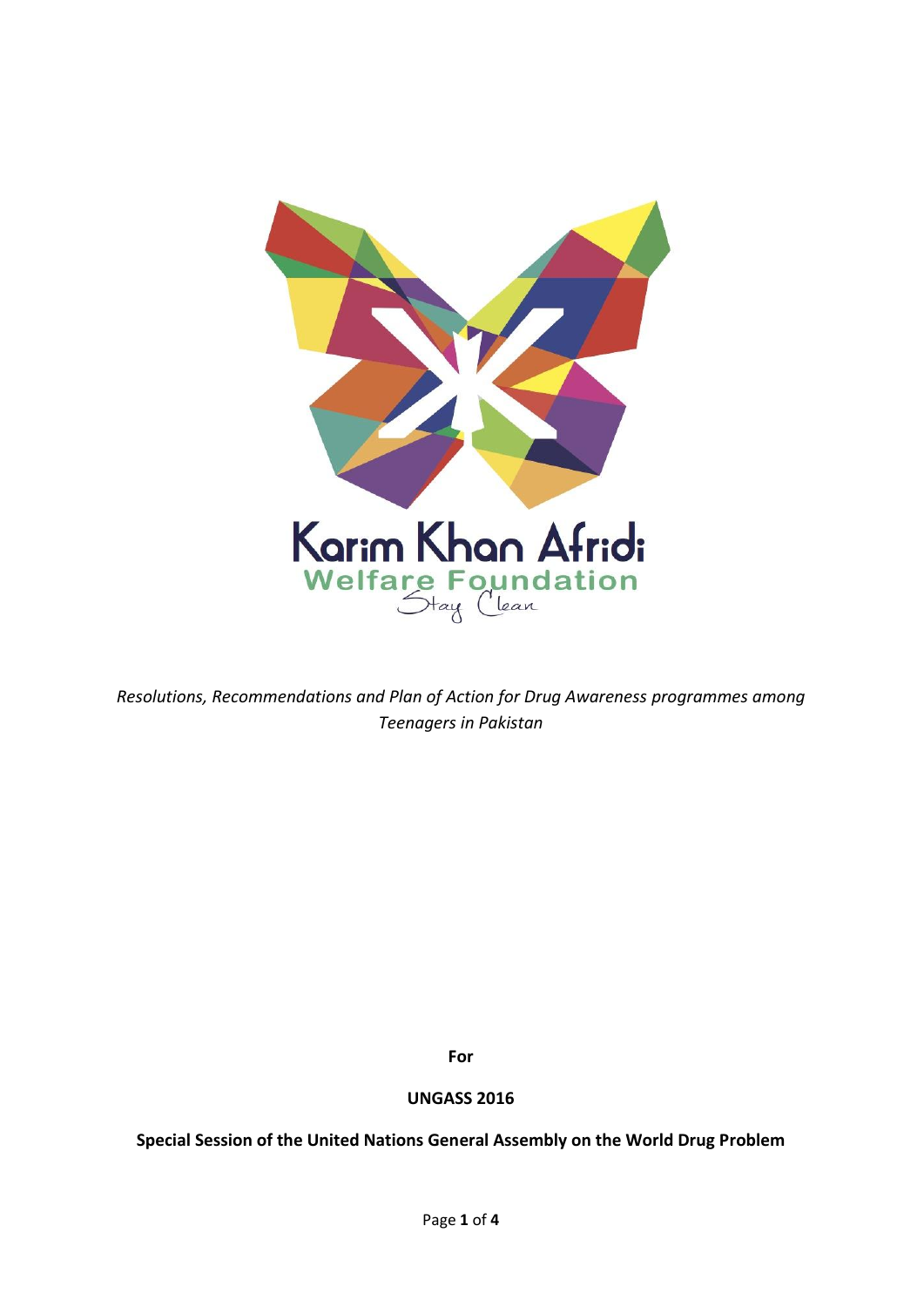# **Introduction**

**The Karim Khan Afridi Welfare Foundation (KKAWF)** is a non-profit organization, registered as a foundation under Government of Pakistan, Voluntary Social Welfare Agencies (Registration and Control) Ordinance 1961 with registration number VSWA/ICT/696, working on drug awareness amongst the teenagers in Pakistan.

The foundation functions as a medium for the exchange of ideas with the goal to engage organizations and communities at all levels in drafting effective policies on drug awareness and substance abuse. We focus on teenagers so that they could understand adolescence and their emotions due to hormones, and to understand their seven critical years of adolescence.

Our foundation has four pillars, which are our main goals:

- 1) Drug Awareness
- 2) Environment Protection
- 3) Civic Sense
- 4) Sports

## **Recommendations:**

We recommend that awareness and prevention of drug use are the key to fight the menace of harmful drugs. We should equip parents, teachers and families on early signs and symptoms of drug use at home, schools and among friends. We are devoted to creating awareness for non-addicts to identify and intervene in the hope of preventing tragedies to families, friends, and even people unknown. We have several programs which mainly focus on the teenagers in Pakistan to have access to information on drugs and the consequences that most of them are not aware of.

To use entertainment as medium as it is one of the best convincing tools to answer all the 'Why' of the youth and to inspire them in such a way that they are never attracted to drugs and they pass the message of staying clean on to their friends and families. The theatre plays, video clips, documentaries and real story based films would certainly influence those who are vulnerable to drugs, those who regularly use them and for the public at large.

The foremost objective should be to involve educational institutes as partners to fight drugs use. For that, we are in preparation of the intensive teachers training programmes on creating awareness among youth. We are also aiming to include courses and interesting syllabus that educate youth on drug use and its harmful effects on health.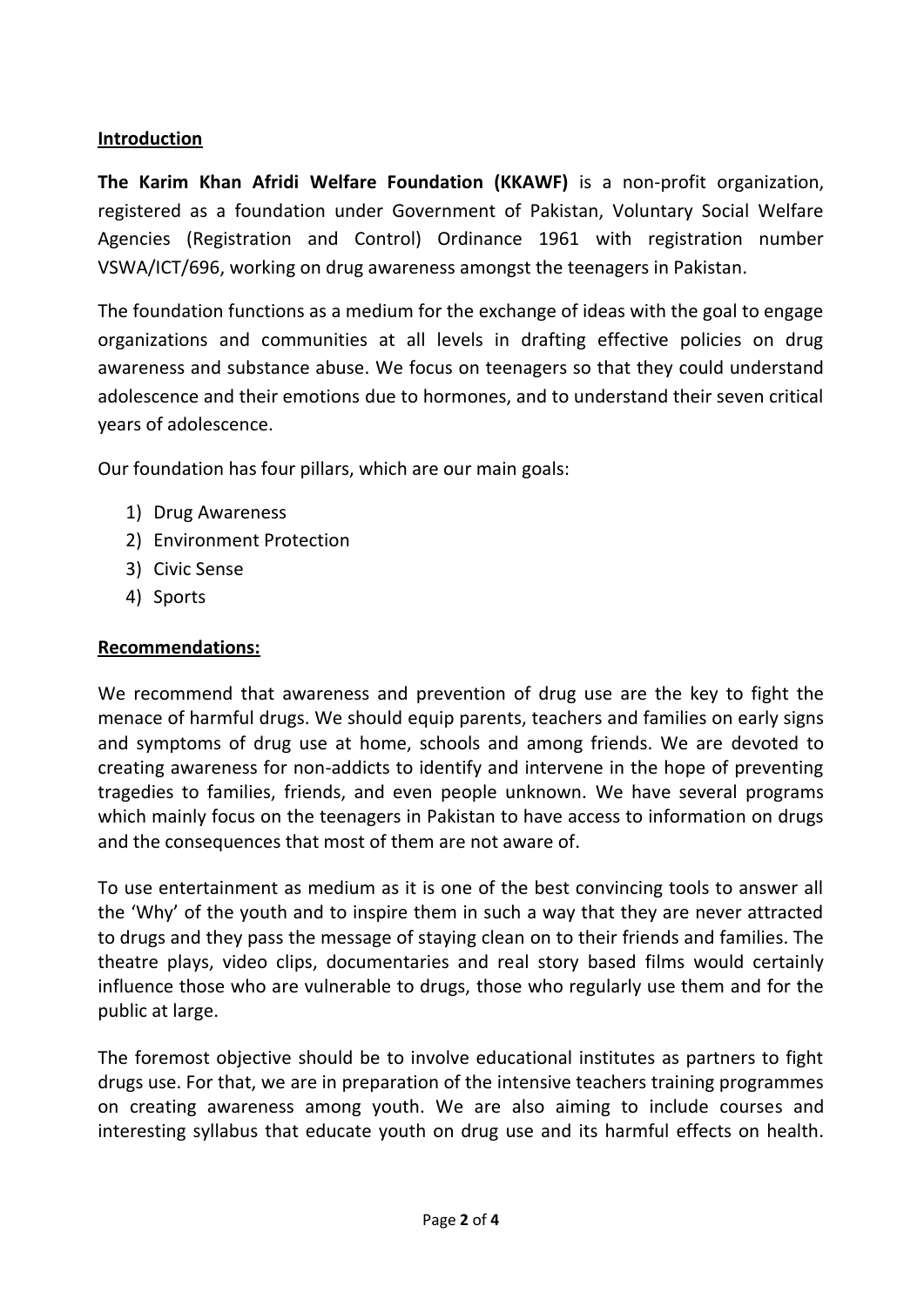We must provide tools as preemptive measures and to empower youth- to choose not to take drugs in the first place.

# **Engagement of the youth in Physical Activities and Sports**

- o Students especially the teenagers should be involved in sports activities and healthy competition must be generated to divert all their extracurricular activity to sports. Sports facilities at every major city should be made available for competitions and trophy matches. They will exert all their energies towards a healthy, competitive environment and to add positive to their social interactions and within the family.
- $\circ$  Formulation of programs for schools so that Sports is made mandatory in schools curriculum with active participation compulsory for each child, including special activities for special and differently-abled children.
- o To get services of professional coaches to properly train and motivate players and to guide them in the right direction.
- o Encouragement for active sports participants by appreciating their performances through electronic and print media and to further include them in local and national teams.

**Utilization of the Air Time (TV/Radio) and to make sure that legislation ensures at least 7% of the air time for the drug awareness, community service and environment reserved by government, and that allocation is properly utilized to promote competition to make our countries drug-free.** 

- o 'Clean up' drives, tree plantations and other related activities will be planned with local schools.
- $\circ$  To engage students to grow trees in their schools and at their homes and to encourage their friends to plant trees to ensure clean and healthy environment.

## **To create a campaign to de-glamourize the use of drugs**

- $\circ$  To ensure that Drug Awareness Environment Developing Civic Sense Sports are included as a compulsory study in all public and private school curriculum.
- o Theatre plays should be produced on true stories of the drug addict showing their dire consequences to discourage youth from using drugs. Also to include their questions and address them to clear their minds of any ambiguity regarding drugs.
- o We believe that strict penalties and punishments be imposed on the drug dealers and media should broadcast such punishments and penalties to discourage all the drug dealers to eliminate this business almost completely.